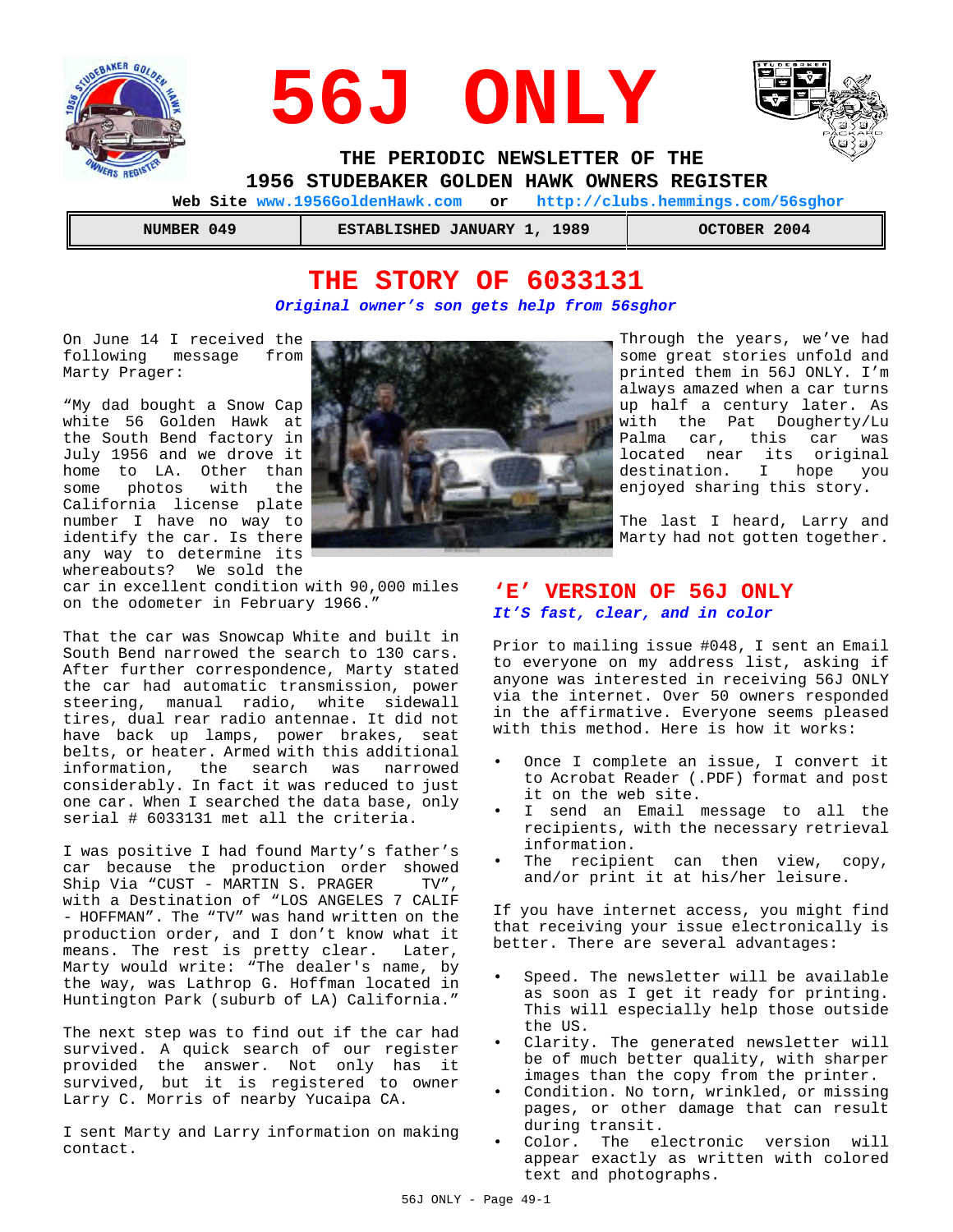**Here are a few comments from fellow owners:**

**Bill Ladroga:** What a pleasure to get the Newsletter on-line! We can see the colors.

**Brent Hagen**: I downloaded the newsletter last night and it worked just great!

**Richard Atkinson (South Wales):** Great to receive 56J in acrobat form. I've printed it out and will now settle down for a good read! It makes much more sense that you load each issue in PDF format.(thumbs UP!)

**Bob Edwards:** No trouble printing. 10 pages took about 30 seconds per page-GREAT. Got all colors and pictures---SUPER!

## **STEERING WHEEL COLOR**

*Response from owners*

*Jimmie Facklam:* About the black steering wheel. The first 56J, SN 6032259, I had back in the 70s had a black wheel, it looked like the very same wheel only black, never had a padded dash. I see on production order it was ordered with 354 rear axle with the o/d, also shows dir sig, clock kit elec and climatizer and defroster. I thought these were standard on all 56J.

*Charles Harrison*: Several years ago I went to a very large flea market in Canton, Texas, southwest of Dallas. Returning home about 15 minutes south of Canton on TX Hwy 19, I saw a '56 Golden Hawk parked beside the road with a telephone number on it. I wrote the number down and called after I got home. I later bought the car. It had no engine or transmission and most of the trim had been removed, but it still had the fins, dash and the body was solid. Good hood, deck lid, doors, dash, fenders, frame etc. The car had almost no rust.

This car had a "black" steering wheel without the metal dividers on it. It was the larger diameter 17" wheel. I certainly am not in a position to say it had not been changed at some point in time, but I can say it was black when I found it and is the wheel that I am using on my current project 56J.

*(NOTE: The question still is, did they come from the factory with black wheels?)*

## **ENGINE WEIGHT OF THE PACKARD V8** *Finally we have something official*

For years I've been asking what the Packard V8 engine weighs, but I have never been able to get a definite answer. Thanks to owner Jimmie Facklam, I now have the answer. At the SDC International Meet in Charlotte this past June, Jimmie told me he had a 16 page document which gave very specific information of the Packard V8 for 1955.

He was kind enough to let me borrow it and it contained a wealth of information. It gave a detailed account of how the engine's development began in 1949, and made many comparisons to the 1954 Straight-8 which it replaced.

Table 2 of the paper contained a comparison of the weights of the two engines. The data for the 1955 V8 is shown below:

#### **Table 2 - 1955 Engine Weights All weights are in pounds)**

Cylinder Block, Bare . . . . . . . . . . . 210 Cylinder Head(s), Bare .... (cast iron) 128 Crankshaft . . . . . . . . . . . . . . . . 56 Ultramatic Flywheel and Ring Gear Assembly . 8 Connecting-Rod Assembly, Complete Set . . . 14 Intake Manifold . . . . . . . . . . . . . . 28 Exhaust Manifold(s)  $\ldots$  . . . . . . . . . 23 Camshaft . . . . . . . . . . . . . . . . . 10 Valve Train without Camshaft 27 Engine, Complete Assembly, Including all Accessories. Except Air Cleaner, Dry . . . 698 Radiator, Complete with Core and Tank . . . 22 Engine and Radiator, Dry, Total Weight . . 720

Finally, we can settle on an approximate weight of 700 pounds. This is about the same figure Roy Hastings' determined as the weight of the Studebaker V8, in issue 046. After all this talk about the heavy Packard V8, this information shows that there isn't much difference between the two engines.

The engine under discussion was the 1955 352 CID V8 which would be the equivalent of what was used in our cars. The paper is far to large to print in the newsletter, but if anyone would like a copy, just send \$2.00 to cover printing(\$1.12) and postage (\$0.60).

## **REPLACEMENT HORNS From SuEllyn Rody**

Upon diagnosing that the OEM Sparton horns on the 56 Golden Hawk needed to be replaced I found that NAPA 730-1055 and 730-1054 make easy to install replacements for Hi and Low horns. They sound similar to originals and directions are easy to follow.

The NAPA horns do not look like originals and are a modern design type horn and made of metal not plastic. The installation used the original mounting hole in the body. They are mostly hidden from view when the hood is open.

What works so well is that the mounting hardware fits without modification. Our price at NAPA was \$14.77 per horn. All that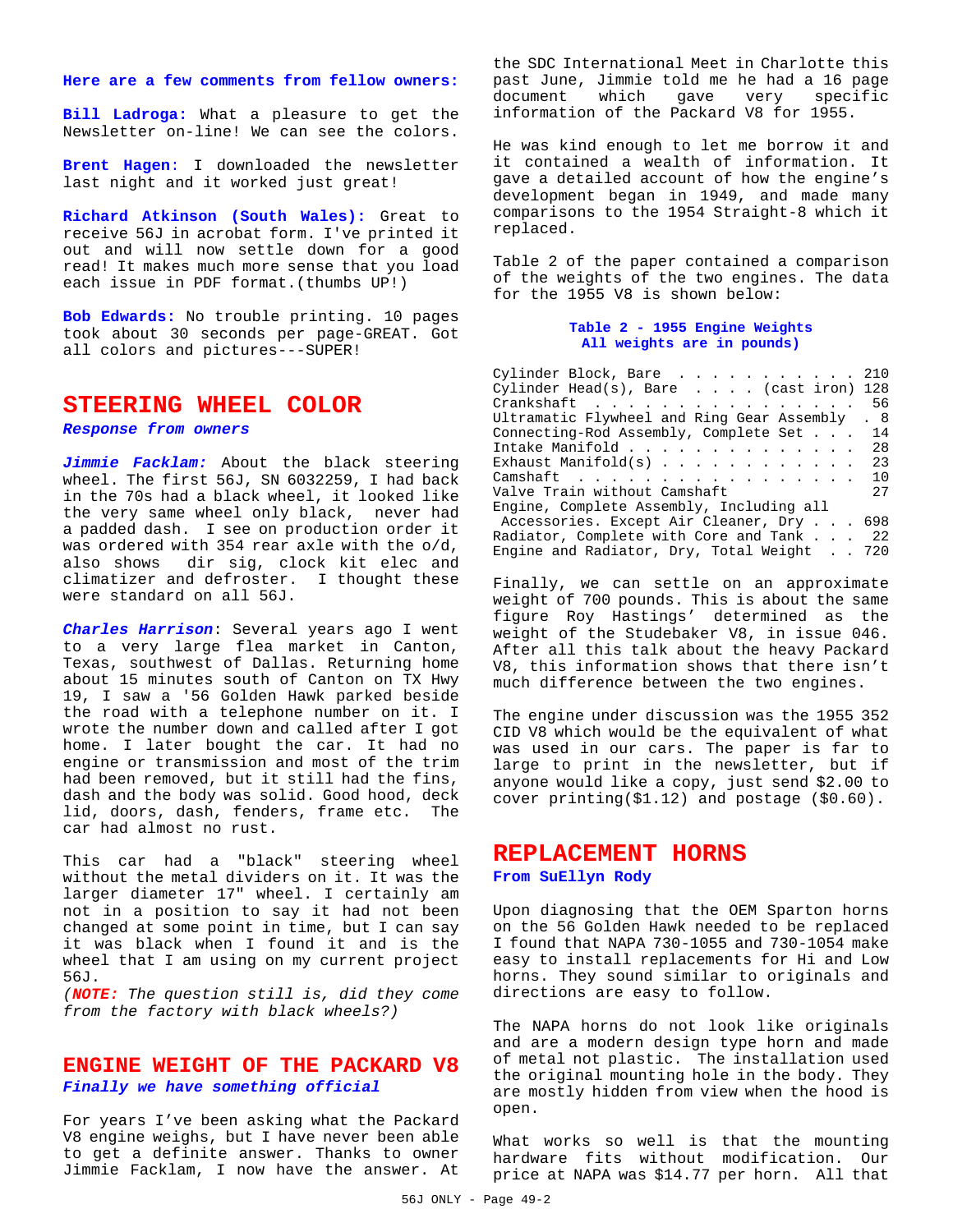has to be modified is to cut off the old horn wire terminal and install a provided new terminal that then slides onto the new horn. They are also much lighter. Both weigh less than one of the original horns.

Check their Official E-commerce Site at NAPAonline.com. The exact horn for the part number we got is not shown. Again the part numbers are 730-1055 and 730-1054

# **CONTROL ARMS**

#### *A Studebaker wide problem*

**Brent Hagen:** Regarding the A-arm mounting bolts coming loose, I have found this to be a problem with all Studebakers we have owned including a GT Hawk and a Wagonaire. We fixed the problem with new lock washers and nuts. The lock washers lose their spring and the sharp points that dig in over time. New hardware is cheap insurance. I also make it a point to check the A-arm bolts for tightness, whenever I have the car up on Jack Stands for other maintenance.

### **REPRODUCTION PARTS**

#### *Reproductions from Studebaker International*

#### **EXHAUST TIPS & BRAKE DRUMS**



Studebaker International owner, Ed Reynolds, has<br>had the 1956 Hawk had the 1956 exhaust tips reproduced. He showed me a prototype unit at the

International meet in Charlotte last June. These are a one year only item, and have been extremely hard to find. This should allow those restorers to add the finishing touch to their project.

Ed is also working on reproducing the finned brake drums, both front and rear. These were previously available through Turner Brake, but Jim Turner abandoned the project when sales were far less than anticipated. Thanks to Ed for picking up on this.

#### **SDC INTERNATIONAL MEET**

#### *56SGHOR was well represented in Charlotte*

The 2004 SDC International meet was held in downtown Charlotte NC during the week of June 6 - 12. The downtown location proved to be a bit of a challenge for many visitors, especially those who brought a Studebaker. As would be expected at a downtown site in a major city, parking was at a premium and maneuvering was somewhat of an adventure.

Five owners had their 1956 Golden Hawks on the show field and there was a good crowd around each car, most of the day. Of course, most of the crowd consisted of 56J owners, we spent a good deal of the time comparing notes. Dotting the show field were cars belonging to Richard & Debra Anderson, Bill & Carolyn Hunt, Lanny McNabb, Joe & Nancy Bacon, and K. V. Smith.

Owners Chuck Lampman and Philippe Hans had planned to bring their cars to the meet, but problems prevented them from doing so. Bob Hall, Joe Hall, and JD Nutgrass drove their cars from Kentucky, but were not allowed to show them. The person manning the gate to the show field told them they couldn't enter since they hadn't pre-registered. Instead, they were relegated to the parking garage.

The awards banquet provide some pleasant surprises. K. V. Smith's car was not judged. Joe & Nancy Bacon's beautiful car did not receive an award. I don't remember if it was for display only, or among the judged cars. The remaining three cars took first place awards.

Lanny McNabb scored the minimum 375 points with his beautiful black 56J. Bill & Carolyn Hunt scored 393 points with their Mocha & Doeskin car. Their car has the dual 4 barrel carburetor setup, for which the judges see fit to deduct points. I think the deduction is 2 points, so in my book, they scored 395.

The real highlight of the night was when it was announced that Richard & Debra Anderson's Mocha/Doeskin beauty scored 397 points and won the Best Of Division award. A picture of the winning cars was displayed on a large screen. Since Richard and Debra's car was the last one to receive an award, the image stayed on display for several minutes.

Over the past two years, I've spoken with Richard many times. I tried to answer his questions as best I could. Often times, I just didn't have the answer. I have to admit that in the back of my mind, I hoped he wouldn't be too disappointed when he received the judging results. He was doing virtually all the work himself, including the paint, and I've seen many "home made" restorations that simply didn't measure up.

When I saw the car at the show, I knew it would win a first place award, but I never expected to see a 1956 Golden Hawk win a Best of Division award. I think I was as happy as they were.

One thing I know is that all of you who have brought your 1956 Golden Hawk to any SDC meet have done more to enhance our image and reputation than any other means. If it happens to score 397 points at an SDC International Meet, well that's just icing on the cake.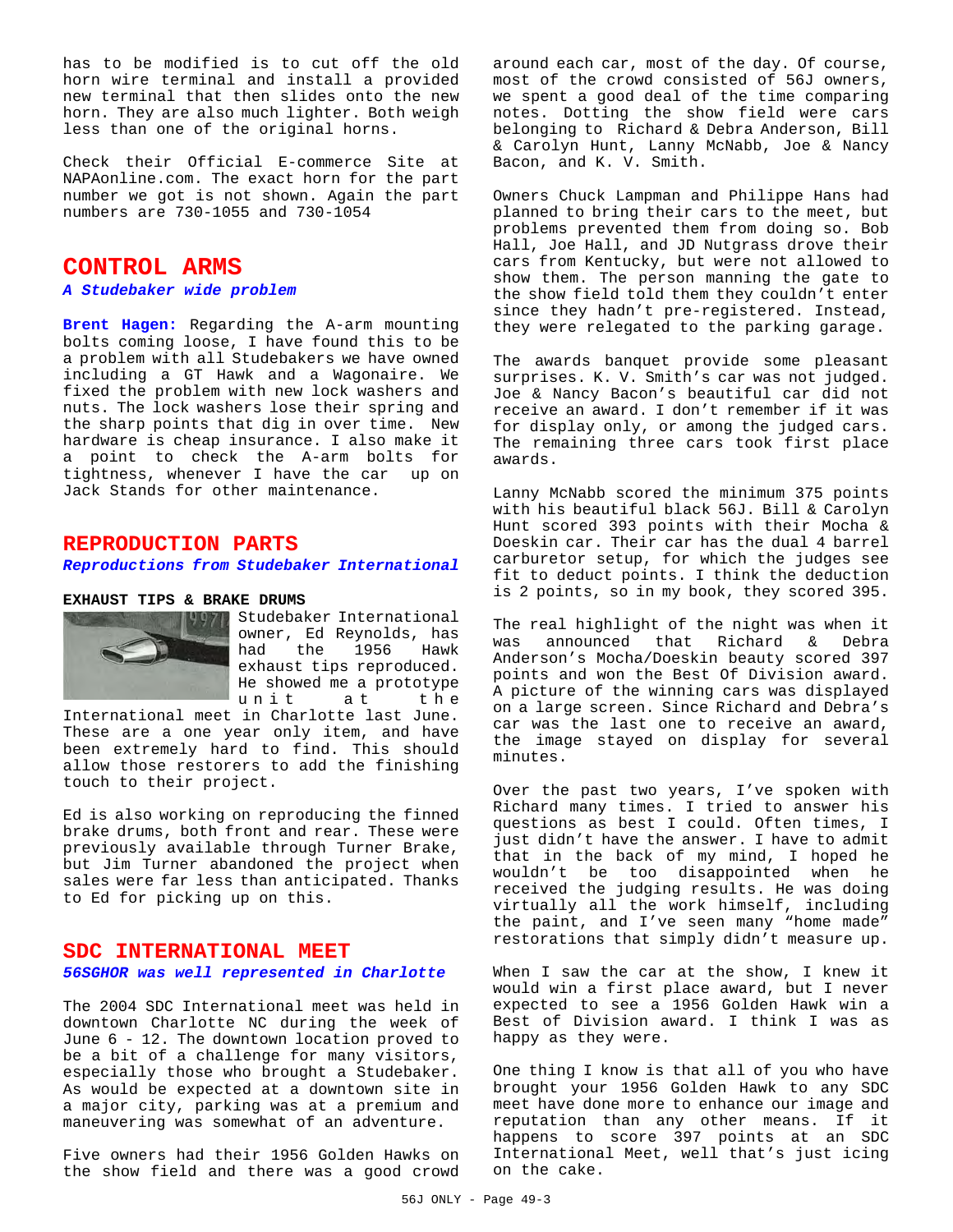# **MAIL BONDING**

*Letters are always welcome. If you need help or can offer advice, share it with other owners. (Edited as required.)*



#### **PHILIPPE HANS June 9, 2004**



Attached are pictures showing the completed project, as delivered by Bob Baker yesterday. Obviously, I didn't make it to Charlotte after all. After driving the car for 1 hour around

the neighborhood without any problems and

then taking these pictures, I was unable to start the car. My neighbors assisted me in pushing it into the garage. This morning



the car started without any problems. I suggested to Bob that the problem might be related to vapor lock, but he seems to think it's due to the battery. He offered to come<br>by and install a better battery by and install a (Interstate), and I accepted.

### **BILL GLASS** June 29 2004

I was trying to get in contact with you prior to Charlotte. We were going to vend and then were informed 8 other screen printers were going to be there.

We decided against vending, and I had the Hawk completely gone over from stem to stern. That Sunday we got up and started out for Charlotte at 3am. By 7am we were near Harrisburg Pa and Ellen said it was too hot in the car and could I turn the heat down. I slide the slider over, and within 5 seconds we had hot smelly water flowing into the cabin by Ellen's feet.

After about 30 min a guy pulled over in his panel truck, he was a plumber and he fixed us up with a piece of pipe to keep the hoses connected, but it was a mess and we made a U-turn and came home. My brand new carpeting up front is two different colors.

#### **DALE GITTINGS July 4 2004**

I would like to relate my experiences with tires in response to recent letters in our newsletter.

I believe that your statement on radial tire is correct as related to shelf life. I have a 34ft motor home which came equipped with Michelin radial tires. After 8 years on the vehicle, one of the front tires blew while we were driving north. The tires only had 32,500 miles on them at that time. The man who changed the tire for us indicated that normal shelf life for steel radial tire is 7 years and convinced me, after inspecting the remaining six tires (Spare included), to replace all of them as small bumps were felt on the sidewalls of all of the tires.

This is the only tire to blowout for me in all my driving since 1945. I had a 1971 Kayout motorhome and drove it 75,000 miles until 1994, when I put on the first replacement tires. Never even had a flat with those bias rayon tires.

Also, when we finally moved to FL two years ago, I pulled my 1950 commander convertible, on the ground, with my new motorhome (1994) from Illinois. The bias tires have been on this car since 1987 and we have never had any problems with them. I also have bias tires on my 56 GH and 64 GT. Their life is the same as my 50 conv't. I have yet to suffer any failing with these bias tires.

I had to replace radial tires on my 1996 Pontiac Sunfire because one of them was beginning to malfunction.

Any conclusions drawn from the above would indicate the short shelf life for radial vs. bias tires.

#### **GEORGE L HAMLIN** July 13 2004

When I was in college, several of my Fraternity brothers happened to be from Washington County, Iowa. They all knew the story, and they were all GM fanciers, so I place a lot of faith in it.

During the fifties, Washington County (or that one part of it) had a Sheriff and a Deputy. It was their custom to alternate years, buying a new car. In 1956 it was the Deputy's turn, and he bought a Studebaker Golden Hawk.

A most unusual police vehicle, you'll admit, and I never found out whether it had overdrive or Twin Ultramatic. But the story about the car was, one night some jasper came through town at 100 miles an hour, and the Deputy jumped into the Golden Hawk, and nailed the guy 5 miles out of town.

I can still do simultaneous equations (some things you don't forget), and assuming he jumped into his 56J within 30 seconds, and ignoring acceleration time for purposes of the math (because I don't have the exact number of seconds it took him to saddle up, I figure it kinda cancels out), it turns out this story is entirely plausible. He could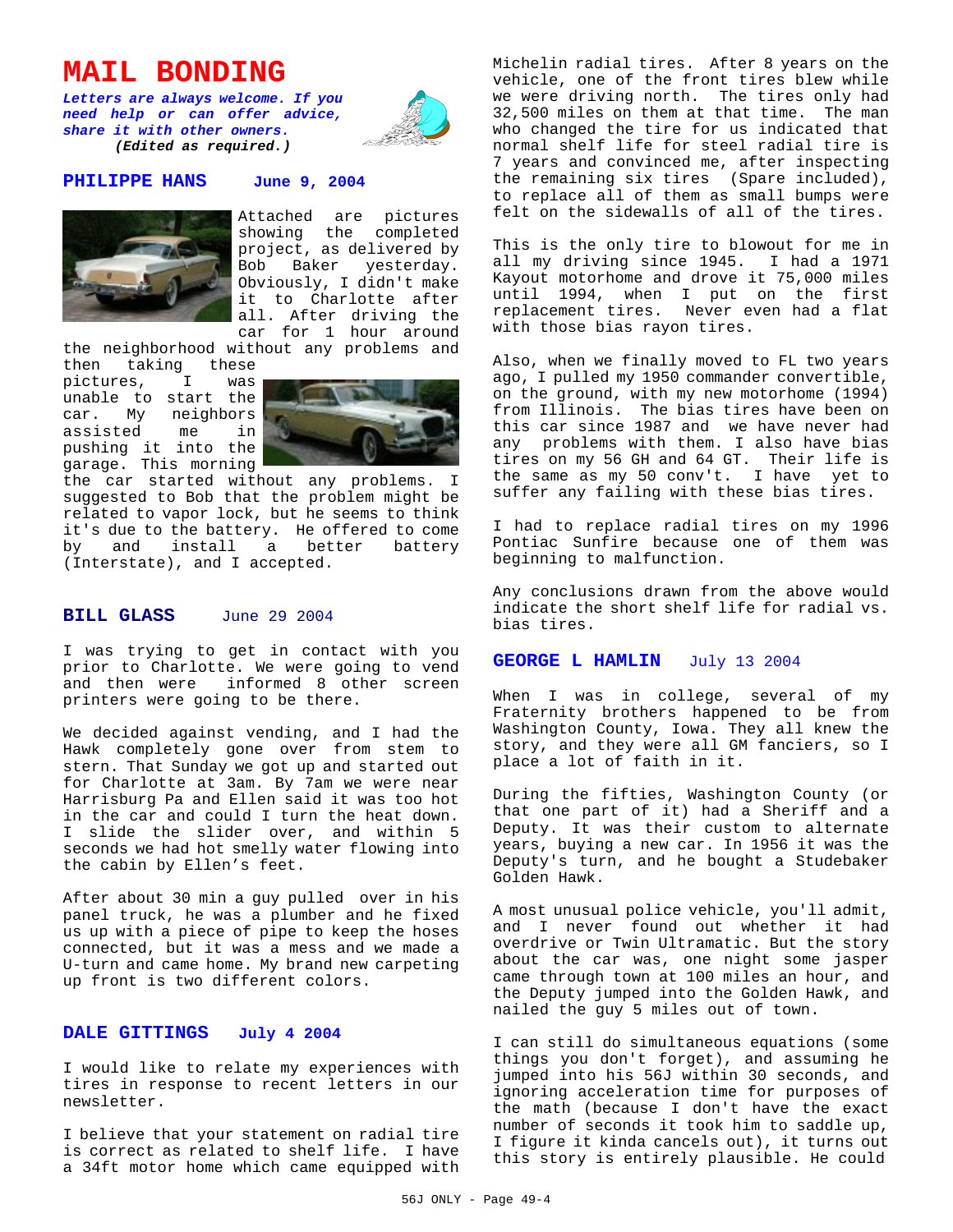have caught the guy at 120, and I don't see any reason the car couldn't go more than that. He didn't want to wait a full minute before giving chase, or he'd have needed 150 to do it in 5 miles.

Whatever happened to that car, I have no idea. But it does sound to me like the kind of used car you'd want to avoid on the lot in 1958.

I had the good fortune to be old enough to be going to the auto shows when the 1956 Golden Hawk came out. To a boy, the various youths who came by the Studebaker display did the jaw drop and said something to the effect of, "Look at that MILL!"

Then there's the story of the chap in central Iowa who used to race those things, with Twin Ultramatic. He had the transmissions down to where he could get rubber when the direct clutch came in, never mind when it shifted from 1 to 2. Can't remember enough about him to give you a meaningful narrative for the newsletter. I don't believe anyone ever beat him.

#### **BRENT HAGEN August 6 2004**

I have to raise the price for my 56J water pumps from \$75 to \$95. This is due to a raise in costs for me for NOS plastic impellers as well as the bearings which are currently hard to get. This is still cheaper than Kanter \$115 or Studebaker International \$95. If I could get guys to send me their cores with metal impellers I could lower the price again.

These pumps are of high quality workmanship and the guys are getting an excellent product. I don't re-manufacture the pumps personally, but I have a good friend who has been in the business for 40 years who remanufactures them for me.

## **Jennara Wenk** via Email Arlington Branch Library Poughkeepsie NY

Hi -- I'm a librarian researching a query for a patron. Was the Golden Hawk only produced from 1956-1958? And do you know the total number produced? I found one website that seems to indicate the total number of Golden Hawks was slightly more than 9,000 total in the three years.

I'm so glad I wound up with this reference question, as the 1956 Golden Hawk is an absolutely GORGEOUS car, and I have developed what's probably a hopeless passion for the blasted vehicle!

*NOTE: I sent Jennara the information and here is her reply:*

Dear Frank, Thank you so much -- this is exactly what the patron needed. I am now in love with the 1956 Golden Hawk....

#### **JOE Hall Aug 23 2004**

You can drop the ad for the 56J listed in Maine by the Reginas. It is now sitting in Kentucky, added to a growing "fleet" of 56Js here. In case you do not have it, the serial # is 6031438.

The Reginas (very nice folks) had owned this 56J since 1976, and never registered it or put it on the road, except for puttering around on local backroads a few miles when they first got it. It is currently showing 66,000 miles, which is probably correct.

The Reginas had kept all the registration paperwork dating back to 1960, which was passed to them when they purchased the car: the person they bought it from in 1976 (Cunningham) had owned it since 1960. Cunningham bought it in Connecticut (from someone named Healy), where it was sold new. Mr. Cunningham took it to New Hampshire with him in 1968, then later to Maine, where he eventually sold it to the Reginas in 1976.

On the positive side, the car was likely never driven in salt, since the underside is in amazingly good condition. It is also not "banged up" underneath, like so many 56Js I have seen. It also does not appear to have ever been in an accident, and is 99% complete to include all glass; even the headliner is still in place.

On the negative side, the car has been sitting outside for at least 10 years, so it is weathered in appearance. However, the windows were kept rolled up, and it must have been sitting under a tree or something to break the down-pouring, blowing rain since the floorboards and trunk are still 90% OK. Plus someone had removed the carpet long ago, and oil had been spilt over much of the trunk floor; these factors also helped to save the floors.

Overall, this car is an excellent candidate for restoration, but I don't know if I have the time, money or gumption to do so at this point in my life. I guess I will get it cleaned up, running and stopping, then re-evaluate from there. But even that is gonna take awhile, since time is something I do not currently have a lot of nowdays.

But the wife and I do have time to drive the other 56Js we already have on the road! We have put around 10,000 miles on the one I finished last December, and around 5,000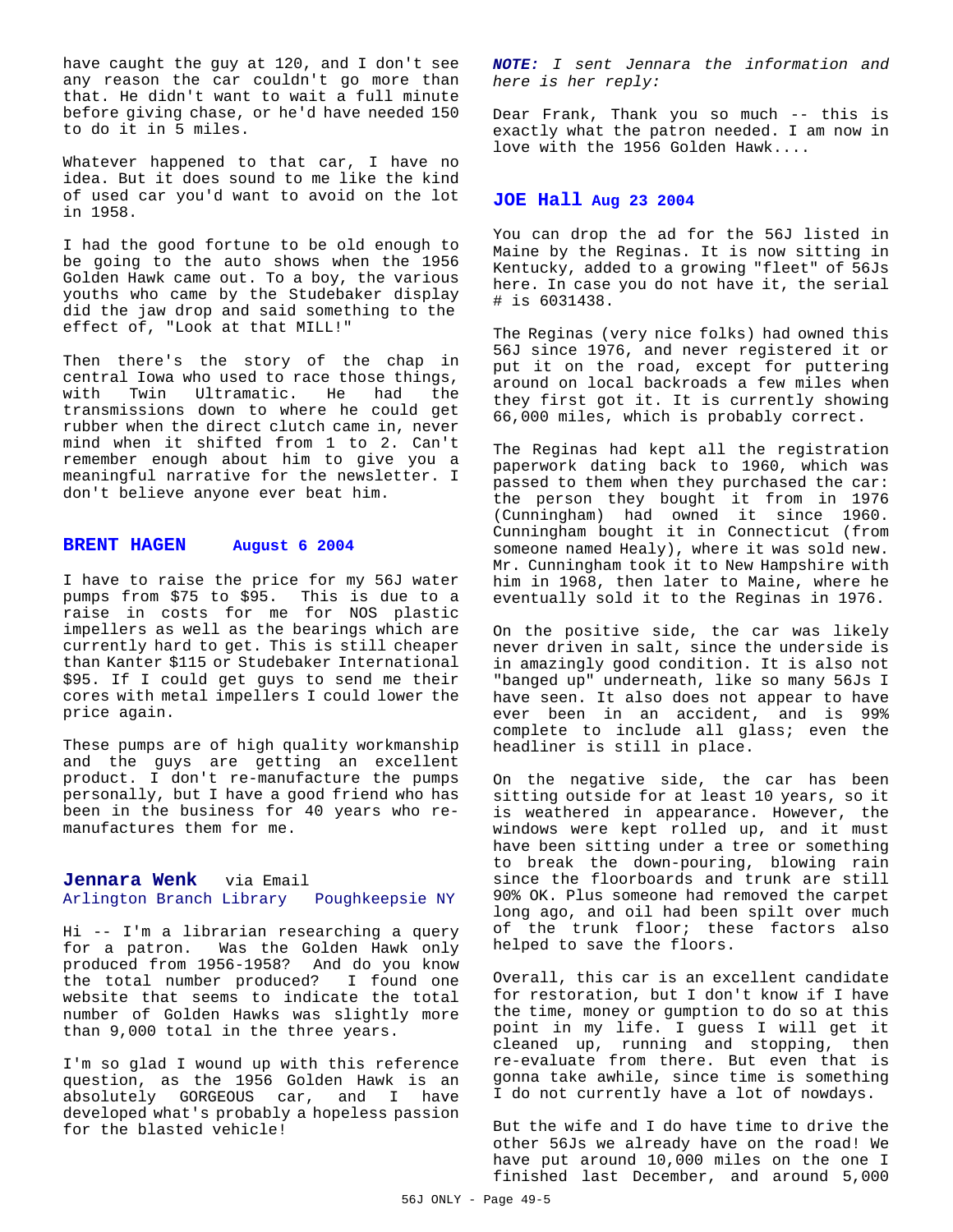miles on the one I bought last February. Some people like new cars and some like new-old cars; we call these two our "2003" and "2004" 56Js.

P.S. Curiously, this car had what looked like "tar paper" lining under the original trunk mat. There is a 1955 President on Ebay today that has an identical piece of that material on the "hump" over the axle; exactly as this 56J had. Though the trunk floor part of the tar-paper was glued/stuck down on the 56J, this particular piece was not, so I rolled it up and threw it away at a rest stop on the trip home; SILLY ME ! At any rate, I do not recall this topic ever mentioned before in the "56J Only".

### **Bill Pressler** September 3, 2004

I love that Production Order CD! I was able to search on "Greenville, PA" and the two my dealer friend sold new, only days apart, came up in an instant! He and his Dad were Studebaker dealers for over 40 years. I was not surprised to see that the dealers in Sharon and Meadville, two bigger towns 15 and 25 miles away, respectively, each only sold one. The one my dealer friend sold was Cambridge Grey and white, and the other was solid black.

**KEN FERMOYLE,** Wordsmith via Email Here's a voice from the past...

Just ran across your page on the Web and it brought back memories! I was Detroit editor of Petersen Publications Motor Life magazine - later combined with Motor Trend - during the 1950s. (I moved to Popular Science in 1959.) I frequently visited South Bend in those days, right up until the end. So I got to drive Studebakers (and several Mercedes-Benz models on one occasion) on the track at the proving ground. I still recall flying to South Bend from the old Willow Run Airport on DC-3s, though I usually drove.

My most memorable drive was in the Golden Hawk with the big Packard V8. I was timed at 129 mph around the oval - which actually was slightly egg-shaped, with a somewhat smaller turning radius at one end than the other. A Studebaker engineer I knew well at the time rode with me and warned me about the tighter turn so I was prepared for it.

My only complaint was that the heavy V8 put about 63% of the car's weight on the front wheels and only 37% on rear wheels. Result was pronounced oversteering and it was easy to break the rear wheels loose. Otherwise, it was a fine car with great performance and gorgeous styling.

I also drove several other Hawk models at different times before Studebaker finally went under, an event I found very sad. I got to know quite a few Studebaker people, especially engineers, and enjoyed their friendship as well as our professional relationship. Unfortunately, nearly a half-century later, I can't conjure up their names.

Just want to let you know how much I enjoyed visiting your site, and that I remember the Golden Hawk with much fondness.

Ken Fermoyle, Wordsmith More than 56 years as a writer, editor & journalist

#### **LARRY WHITTLE Sept 14, 2004**

Just a note to update your records on my two Golden Hawks. I sold 6800535 to Stan Cunningham in New Braunfels TX. He picked it up in July. I had bought this car in Oregon to restore, but I never had time. So I bought another one from Ken Schmidt in Mesa AZ about three years ago.



I recently produced a mouse pad with a picture of it along with an advertisement for my business. I painted it last year the same color scheme as the one I owned from 1958 through 1961.

I raced my first Golden Hawk in 1/4 mile drag races, quite a lot and don't remember ever losing to any stock cars of that era. I once topped 145 MPH before my common sense returned. The only thing I didn't like about that car was the Ultramatic transmission. I blew it out twice.

The car I own now is a real eye catcher. I have shown it in three car shows and won third place in one show.

I am sending a check to help with postage for 56J ONLY. I really enjoy getting news and information on 56Js. If fact, I would appreciate getting information on what is necessary to change manual braking system to power brake system. I would like to put power brakes on my GH.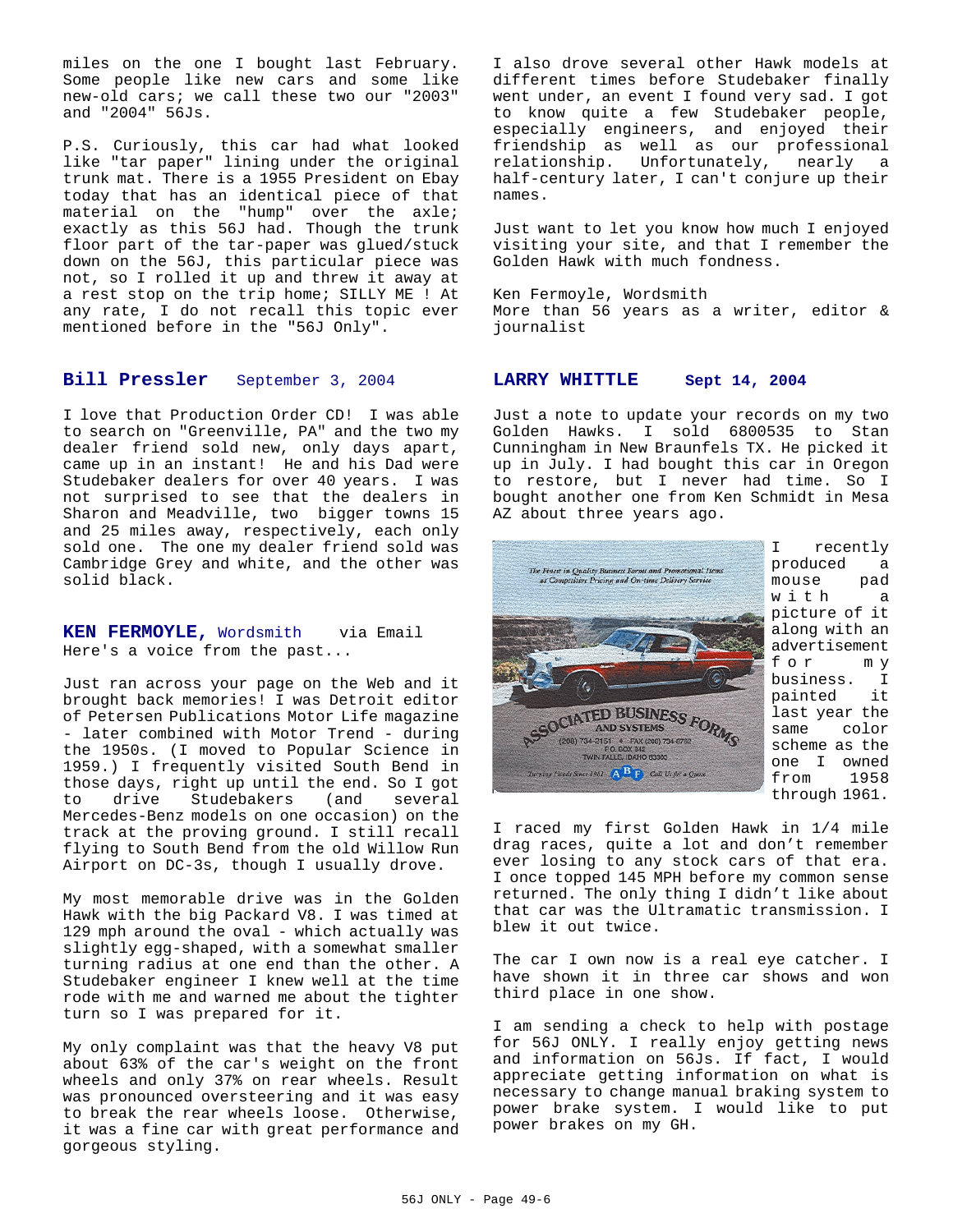# **HERE WE GROW AGAIN**

**Since the newsletter is now posted on the web site, we will no longer print addresses and phone numbers. If you move, please remember me when you send your change of address forms.**

| 436 Harvey Woolsey<br>Los Angeles CA | SN 6031164 |
|--------------------------------------|------------|
| 437 Mitchell Siegel<br>Salisbury NC  | SN 6030713 |
| 438 Leigh A Holt<br>Maple Ridge BC   | SN 6800133 |

439 Dave Hawk SN 6032627 SN6031160 Lancaster ny

**NOTICE: In lieu of dues, and to help keep my records correct, registration forms will be mailed out periodically to members who haven't been heard from for several years. If you receive one, complete and mail it at once or you will be dropped from the mailing list.**

# *WHEEL ESTATE*

**Due to our infrequent printing schedule, many ads may be quite old. Please let me know if the transaction has been completed.**

**For sale:** Pair of 56 Golden Hawk Back Up Lights for sale,will clean upbut need rechroming for show. \$65.00 plus S&H. Ray Martin raym@lweb.net 519-775-2268 (09/2004)



**For sale:** AC-2754 Exhaust extension. Originally available on 1956 Hawks and station wagons. Chrome finish. Dresses up tailpipe and

prevents gasses from marring car finish. \$65.00 ea. plus shipping. Studebaker International, 97 North 150 West, Greenfield IN 46140-8562, 317-462-3124, FAX 317-462-8891, Website: www.studebaker-intl.com Email: info@studebaker-intl.com (08-2004)

**Wanted:** Packard V8 forged crankshaft. Also, information and experiences from any members who have used or even seen a forged crankshaft. Jack Vines, Packard V8 Ltd. 3227 E. 28th Avenue, Spokane, WA 99223 PackardV8@comcast.net (01/2004)

**Wanted:** Right front grill, tail light housings for 1956 Golden Hawk. George Gleason, 716-870-2669. (01/2004)

**For sale:** NOS and used 56J parts. New carb overhaul kits \$25. I can repair most tach sending units and I rebuild sending unit to tachometer cables. Brent Hagen, 6220 SE 55th Ave, Portland OR 97206-6800, phone 503-771- 0604. ghawk352@effectnet.com (11/2003)

For sale: "352" overhauled, unfired, auto trans, Saginaw power steering, extra torque and intake, many other extra, make offer, may part out. 541-424-3112, 541-740-6079. Don Wagner. (10-2003)

**For sale:** 1956 Golden Hawk used parts & literature: #403502 pressure plate \$50.00, #461543 bell housing \$150.00, # 440529 flywheel \$100.00 #473176 clutch plate\$40.00, #6403546 clutch release lever & ball stud \$35.00, #465306 release bearing \$20.00. \$350.00 for all. Can have clutch plate & pressure plate rebuilt for additional cost. # 440893 intake manifold \$35.00.#1312185 hood ornament \$75.00. # 1312079 lower grill molding chrome \$35.00.# 440842 timing chain \$20.00. #440843 timing gear \$20.00. #440841 crank sprocket \$20.00.Packard Delco starter motor with solenoid \$75.00. Small folder of entire 56Stude auto line \$20.00. Large folder of 56 auto line \$35.00. Large folder of only 56 Hawk line \$35.00.56 Golden, Sky & Power Hawk F fender chrome strip #1312503 good cond \$30.00. 56 Golden, Sky & Power Hawk door chrome strip # 1321106 good cond \$25.00 ea. Will trade some of above for 56J power brake unit (hydrovac). Shipping extra. John Raises email: avantijohn@yahoo.com (10/2003)

**For sale:** 1956 Golden Hawk in Original Mocha/Doeskin, standard trans, dual carbs. Beautiful restoration, \$25,000. Call Ken Huggins, Columbia SC 803-296-5789 (07/03)

**For sale:** 1956 Golden Hawk Ultramatic \$12,500. Family Auto Sales, Inc., 3300 25th Ave., Gulfport, MS, 39501. Phone 228-864-8220, Fax 228-868-3883. (02/2003)

**Wanted:** Column gear selector shaft upper bracket 1539833 for Ultramatic w/power steering. This is the part right below steering wheel and has detents for trans selector lever. Good used is fine. Thanks, Kendall A. Gibbs MD, lebaron41@yahoo.com 401-247-2015 (04/2003)

**Wanted:** Shift Rods and shift levers for T-85 trans. Part #'s 1540179 and 1540207 shift rods and 1539603 and 1539601 shift levers. These parts are for a non-power steering car. Please call Randy at (856)358-7585 or e-mail R6Stude12@msn.com (10-2002)

**For sale**: solid 56J body, doors, rear fenders, all trim, tail light lens-perfect. One set of NOS side grills, Good hood, excellent trunk, stainless trim, glass, tachometer, sending unit, clock, dash face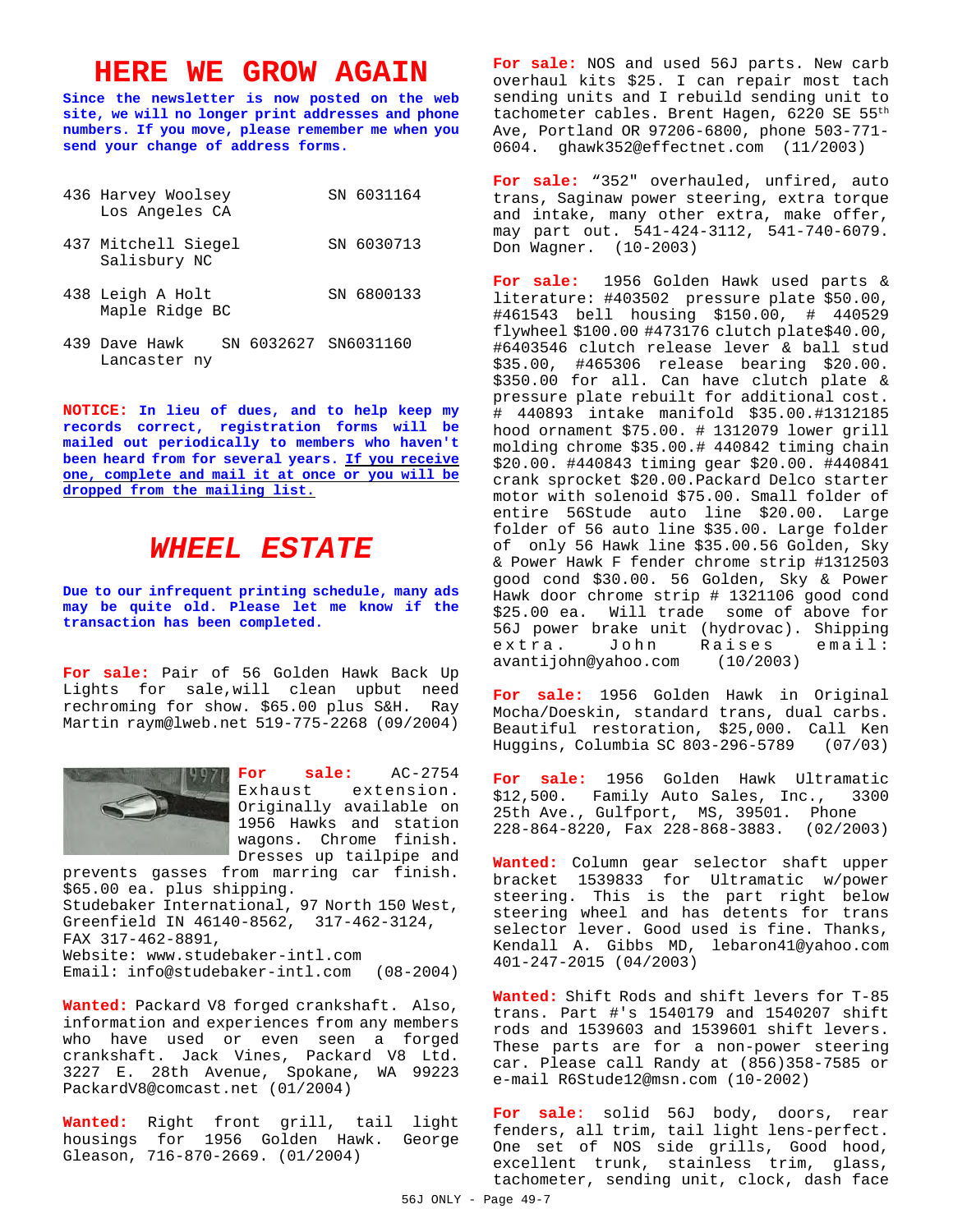plate, glove box door, 4 barrel carb, 3 spd overdrive trans, bell housing, clutch, pressure plate, linkage, restored window flippers right and left, fins, roof belt molding, interior roof plastic bands and steel holders and brake drums. Other STUDE parts available. Dwayne Jacobson, 2620 Lakeview Dr, Junction City, WI 54443. 715- 341-9470 or studebaker@g2a.net



1956 Golden Hawk 1:72 scale model die-cast. Pick from any of the standard 1956 colors. \$70.00 + \$5.00 S/H. Shrock Body Shop, 3999 Tyrone Pike, Coalport PA 16627. (04/2004)

www.shrockbrothers.com/72nd\_scale.html

**THE** *PACKARD* **PAPERS**, for the *Packard* enthusiast, printed on antique letterpress, *Packard* Ivory paper with black printing. The Packard Papers, 288 Whitmore St., #211, Oakland CA 94611, 510-655-7398.

## **1956 GOLDEN HAWK SERVICES**

**Recast Steering Wheel PN 1540647,** white, 17", just like the original, includes the four rings around the ribbed area. \$575.00 + \$25.00 S/H. Shrock Body Shop, 3999 Tyrone Pike, Coalport PA 16627. (04/2004) www.shrockbrothers.com/steering\_wheels.html

**New AC pulley** for adding air conditioning to your 1956 Golden Hawk. Aluminum pulley, \$250.00 + \$20.00 S/H. Includes a new extra long bolt, 3/4" x 3". Jack Nordstrom, 4975 IH-35 South, New Braunfels TX 78132, phone 800-775-7077. (04/2004)

**Electronic Ignition Modules** for your 1956 Golden Hawk. Use the tachometer sending unit as with the points system. John Brooks, 1821 Ft Worth Hwy, Weatherford TX 76076, Tel 817-594-0840. Check out the Web site at www.studebakerfarm.com or Email to studefarm@yahoo.com

**Packard V8 Cam Retainer Plate and Cam Spacer**. Toward the end of V8 production, Packard redesigned these pieces to raise oil pressure and stop lifter noise. If you are rebuilding a 56J V8, you MUST replace the original parts with these two pieces, however, until now, you would have had a problem, as they were No-Longer-Available from any vendors known to us. We needed parts for our engines, so made some on a CNC mill in A2 Heat Treated Tool Steel. As a favor to club members, we will make the set available for \$75, shipping included. They will be the most beautifully finished part on your engine. Packard V8 Ltd. 3227 E. 28th Avenue, Spokane, WA 99223, email PackardV8@comcast.net We prefer PayPal, cashier's check or money order. (02/2004)

**Ultramatic Trans Shift Indicator**. Diecast Metal, with casting, and indented letters pre-painted from the rear. Bill Glass, 18 Lorenz Dr, Valhalla NY



\$40.00 + S/H

10595. 914-761-5788 or BondoBill1@aol.com

**Reproduction trunk escutcheon** for 1956 C-K cars, \$75.00. Myer's Studebaker Parts 130 Main St, PO Box 276, Duncan Falls OH 43734. Phone 740-674-4897,<br>FAX 740-674-7170, Email 740-674-7170, Email spookys@1st.net or Visit our web site at www.myersstudebaker.com (03/2004)

**Ultra400 Automatic Transmission Conversion** for your 1956 Golden Hawk. Enjoy the difference and confidence. No puking overflow. More power to the wheels. For more information contact: Jack Nordstrom, 4975 IH-35 South, New Braunfels TX 78132.

**1956 Sky Hawk and Golden Hawk headliner trim bows.** One set consisting of 3 pieces with ends tapered. \$110.00 per set (includes shipping). Myron McDonald, 417-678-4466 or 417-678-2631, email pmeyer@hdnet.k12.mo.us

**Rebuilt 56 Golden Hawk fuel pumps**, both Carter and AC Delco, \$75 exchange (I must have your old fuel pump, or a \$50 core charge). Add \$10 for shipping. Gary Capwell 3441 Sandringham Dr. N.E. Salem, Oregon (503)390-4588 mocha56j@comcast.net (01/00).

**Rebuilt Packard water pumps** for sale \$95, plus \$10.00 for shipping, no core charge. Contact Brent Hagen, 6220 SE 55th Ave., Portland, Oregon 97206-6800. Phone: 503- 771-0604. E-mail: ghawk352@effectnet.com

**Reproduction Tail Light Lenses** 1956 C-K part# 1312694, \$49.00 ea. Chuck & Chris Collins, 2410 W Freeway Lane, Phoenix AZ 85021, 602-995-5311, FAX 419-858-5900, Email chuck@studebakerparts.com. On the web at:www.studebakerparts.com

**Transmission Puke kit-II**: Stop that fluid from belching out the dip stick tube on start up. \$5 ppd. Mail check to Brent Hagen, 6220 SE 55th, Portland, OR 97206-6800

**1956 Golden Hawk Window Price Sticker** The design is based upon the general design of stickers which were actually done during the period 1959 thru 1966. Send \$40 along with serial number and options/accessories which were originally on your car (a copy of the production order would be very helpful.) If your car has been repainted and options/accessories added or deleted and you want the sticker to reflect the car as it is now just include the information. I have all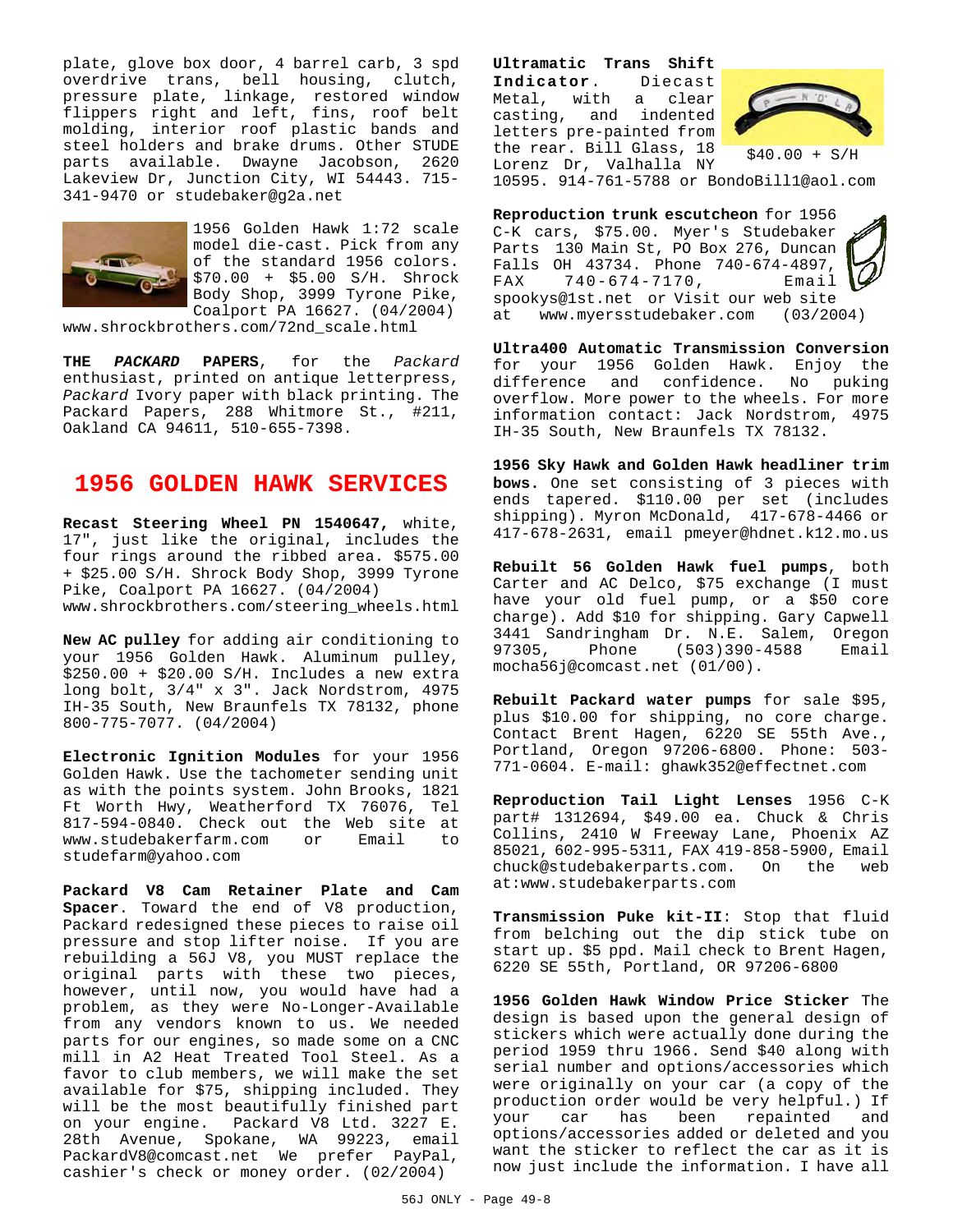of the prices. Questions, telephone 708-479-2658 or Richard Quinn 20026 Wolf Rd. Mokena, IL 60448. <rtq11@aol.com>

## **STUDEBAKER VENDORS**

**www.StudebakerVendors.com** All the major vendors are listed on Studebaker Vendors. You are only a "click" away from a host of vendors who can help you with your project. Most vendors have Email, and many have on-line shopping carts. Studebaker Vendors, your one stop shopping mall.

**Studebaker parts**, N.O.S. and excellent used parts. Phil's Studebaker, 11250 Harrison Rd., Osceola IN 46561, Ph 219-674-0084, email *Stude67@aol.com* See our web page at *www.studebakervendors.com/phils.htm*

**HIGH PERFORMANCE Reproduction** Parts & Accessories. Lionel Stone Studebaker, 4476 Matilija Avenue, Sherman Oaks CA 91423, 818- 990-8916 phone/fax. See our web page: *www.studebakervendors.com/lstone.htm*

**A LARGE STOCK** of Studebaker parts from 1934 - 1966, plus locating services. Hours by appointment. Call anytime, especially early evenings and weekends. 25 years Studebaker parts experience, Joliet Studebaker Service, Robert Kapteyn (Sr.), 112 Bissel Street, Joliet, IL 60432, 815-722-7262, Internet: *rkapteyn@mcs.com*.

**Bondo Billy's merchandise web store** has Tshirts, sweat shirts, license plates, mugs, steins, mouse pads, etc. Silkscreen or custom printed with photographs & drawings. *www.bondobilly.com/store.html*

**NEW & USED** Studebaker & Packard parts. Mechanical, electrical, & trim. Large stock of Packard engine/transmission parts. Stephen Allen's Auto, PO Box 559 Newberry, FL 32669 352-472-9369. *www.mystudebaker.com*

**STAINLESS STEEL EXHAUSTS** available for 1956 Golden Hawks, standard size or 2-1/4" diameter. Stainless Steel OEM style mufflers for above systems, quiet or loud tone also available. Silvertone Exhaust Systems, 118 Culloden Rd., Ingersoll Ontario Canada N5C 3R1, D. Simmons 519-485-1966, Mon. - Fri. 9 a.m. - 8 p.m. EST. See our web site at: *www.studebakervendors.com/silverto.htm*

**UPHOLSTERY**, **HEADLINERS, TRUNK MATS** for 1956 Golden Hawks. Do this part of your restoration right, too. Rene & Bonita Harger, Phantom Auto Works, 311 E. Anderson Ave., Knoxville TN 37917, 865-525-6025. *www.studebakervendors.com/phantom.htm*

# **56J CLUB ITEMS**

*ALL PROCEEDS HELP MAINTAIN THE REGISTER*

**1956 STUDEBAKER GOLDEN HAWK PARTS CATALOG.** 320 pages. Includes specifications, part numbers, illustrations, indexes, utility items, and accessory codes, and a list of service bulletins (add \$8.00 foreign S/H).



\$38.00

**1956 STUDEBAKER GOLDEN HAWK AUTHENTICITY GUIDE.** Documents most of the quirks with 30 color photos and all decals shown. The guide is divided into sections covering the engine, exterior, interior, trunk, paint and accessories (\$8.00 foreign S/H)



\$22.00

#### **1956 STUDEBAKER MANUALS ON CD**

The Parts Catalog, Authenticity Guide, 1956 Car Owners Manual, 1956 Accessories Catalog, and the Warner Overdrive Manual in PDF format, viewable with Adobe® Acrobat® Reader (included).



**56J ONLY NEWSLETTERS ON CD** All the back issues, up to the

current one, in PDF format, viewable with Adobe® Acrobat® Reader (included).



\$11.00

\$11.00 **1956 STUDEBAKER GOLDEN HAWK PRODUCTION ORDERS ON CD** The complete set of all 4073 Production Orders for 1956 Golden Hawks, produced directly from our data base. PDF format, viewable with Adobe® Acrobat® Reader (included).

**COPY OF THE ORIGINAL PRODUCTION ORDER** for your car. Directly from the microfilm, so the only mistakes are those made by Studebaker. Send serial number. \$12.00

|  | <b>DECALS (APPLIQUES) - TAGS-PATCHES</b> |  |  |
|--|------------------------------------------|--|--|
|--|------------------------------------------|--|--|

**PATCH** 4-1/2" x 2-1/2" Can be sewn or glued to a cap or shirt. Red on white background.

**DECALS OIL FILLER CAP**, blue/buff  $\qquad$ \$ 3.00. **OIL BATH**, yellow/black  $\qquad$  \$ 4.00. **SEAT BELT**, red/black/white (need 2) \$ 3.50. GENERATOR FIELD TERMINAL TAG, red \$ 1.50. TACHOMETER SENDING UNIT TAG, red \$ 3.00.

**CLUB ROSTERS** (send SASE)

*Make checks payable to Frank Ambrogio.*